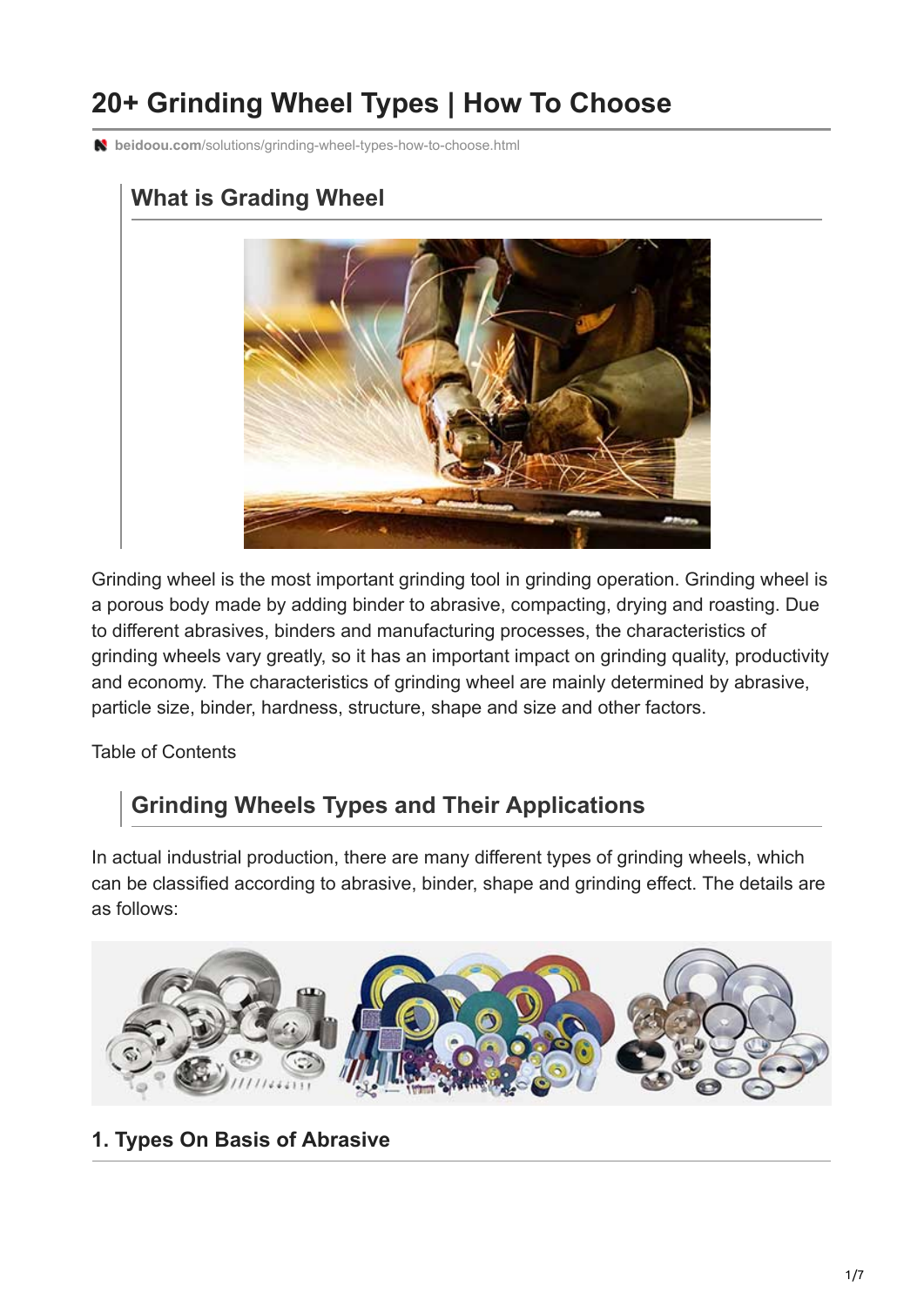- **Ordinary Grinding Wheel**(silicon carbide / corundum grinding wheel): suitable for processing cast iron, hard alloy, titanium alloy, high-speed steel, grinding glass, ceramics, stone, agate and other non-metallic materials.
- **Superhard Abrasive Wheel** (CBN / diamond grinding wheel): it is mainly used for efficient grinding of hard machining materials such as cemented carbide, glass and ceramics, and the grinding tool has the longest service life.

#### **2. Types On Basis of Binder**



- **Resin Grinding Wheel**: it is a grinding wheel made of resin with high strength, which is used in cutting blade, polishing wheel, etc. It is widely used in rough grinding, rough grinding, cutting and free grinding, such as grinding ingots, burring castings, etc.
- **Ceramic Grinding Wheel**: the most widely used grinding wheel, which is suitable for outer circle, inner circle, plane, centerless grinding and form grinding.
- **Rubber Grinding Wheel**: suitable for centerless grinding guide wheel and polishing grinding wheel.

#### **Grinding Wheel**

| <b>Wheel</b><br><b>Types</b> | <b>Binder</b> | Advantage                                                                                                                                                                                            | <b>Disadvantage</b>                                                                                                                      | <b>Application</b>                                                                                                                                                                                          |
|------------------------------|---------------|------------------------------------------------------------------------------------------------------------------------------------------------------------------------------------------------------|------------------------------------------------------------------------------------------------------------------------------------------|-------------------------------------------------------------------------------------------------------------------------------------------------------------------------------------------------------------|
| Ceramic<br>Grinding<br>Wheel | ceramic       | Wide application<br>range, stable<br>chemical<br>properties,<br>good heat<br>resistance, small<br>elastic<br>deformation,<br>and will not be<br>affected by high<br>temperature<br>during processing | Ceramic binders<br>must be fired at<br>high temperature,<br>which has high<br>requirements for<br>abrasives and long<br>production cycle | Diamond, industrial<br>ceramics, diamond<br>composite, diamond<br>polycrystalline,<br>diamond cutting tools,<br>cubic boron nitride,<br>cemented carbide<br>and other<br>high hard and brittle<br>materials |
|                              |               |                                                                                                                                                                                                      |                                                                                                                                          |                                                                                                                                                                                                             |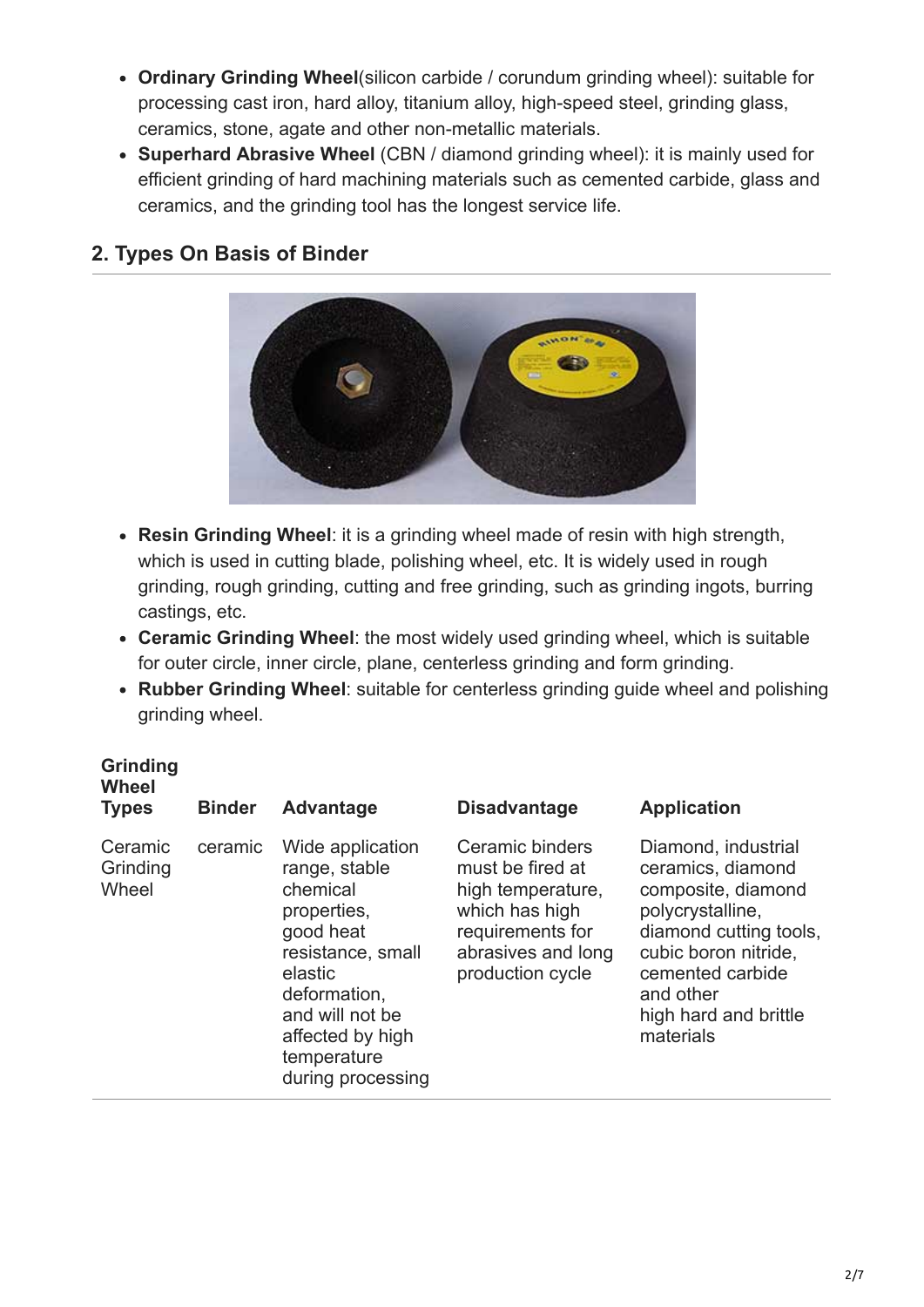| <b>Grinding</b><br><b>Wheel</b><br><b>Types</b> | <b>Binder</b> | Advantage                                                                                                                                                                                                                                                         | <b>Disadvantage</b>                                                                                                                                                                  | <b>Application</b>                                                                                 |
|-------------------------------------------------|---------------|-------------------------------------------------------------------------------------------------------------------------------------------------------------------------------------------------------------------------------------------------------------------|--------------------------------------------------------------------------------------------------------------------------------------------------------------------------------------|----------------------------------------------------------------------------------------------------|
| Resin<br>Grinding<br>Wheel                      | resin         | Resin bond has<br>high bonding<br>strength, easy<br>operation,<br>good elasticity and<br>certain polishing<br>effect, the firing<br>temperature of<br>resin bonded<br>grinding wheel is<br>lower than<br>that of ceramic,<br>and the production<br>cycle is short | The resin is not<br>resistant to high<br>temperature<br>and the binder is<br>easy to burn                                                                                            | Casting burr, rough<br>grinding plane, thin-<br>walled sheet<br>workpiece,<br>cutting and slotting |
| Rubber<br>Grinding<br>Wheel                     | rubber        | As a binder,<br>synthetic rubber<br>has low firing<br>temperature,<br>short production<br>cycle, greater<br>elasticity than<br>resin binder,<br>good polishing<br>performance and<br>is not easy to burn<br>the workpiece                                         | t has dense<br>structure, small<br>pores and poor oil<br>resistance.<br>so it is not suitable<br>for rough<br>machining.<br>Oily grinding fluid<br>cannot be used<br>during grinding | Fine grinding, super<br>fine grinding, cutting<br>and grooving                                     |

# **3. Types On Basis of Grinding Position**



- **Internal Grinding Wheel**
- **Grooved Grinding Wheel**
- **Cylindrical Grinding Wheel**
- **End Grinding Wheel**
- **Side Grinding Wheel**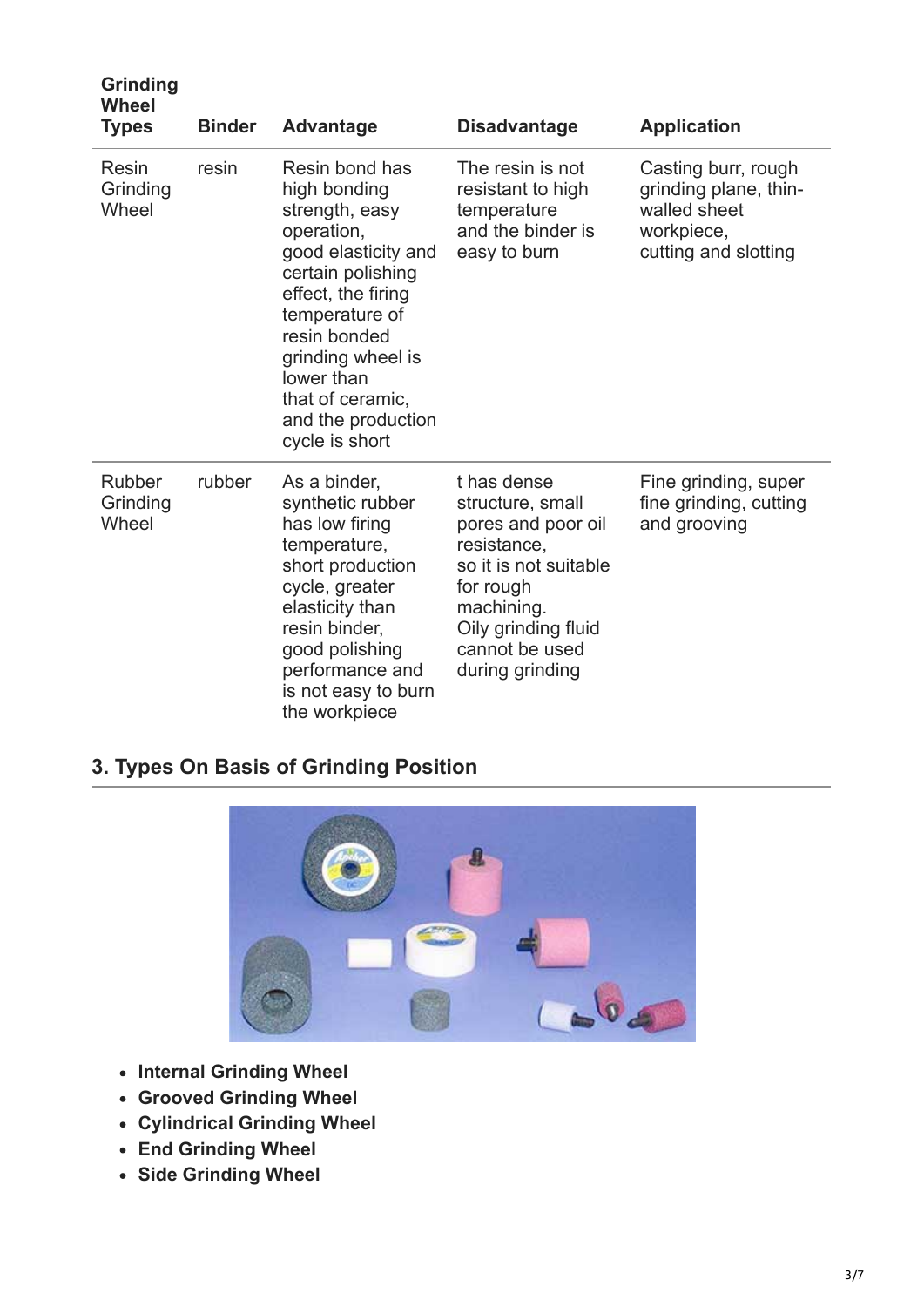## **4. According To Grinding Effect**

- **Fine Grinding Wheel**
- **Rough Grinding Wheel**
- **Semi Fine Grinding Wheel**

## **5. According To Grinding Wheel Shape**

- **Flat Grinding Wheel**: mainly used for external grinding, internal grinding, surface grinding, centerless grinding, thread grinding, free grinding, etc.
- **Double Bevel Grinding Wheel**: mainly used for grinding gears, tooth surfaces, single thread, grinding circles and grinding end faces.
- **Single Bevel Grinding Wheel**: mainly used for grinding various sawtooth, grinding milling cutter, reamer, gear shaper cutter, etc.
- **Single Side Convex Grinding Wheel**: it is mainly used to solve the manufacturing difficulties of grinding wheel with large diameter and thin thickness. Its purpose is the same as that of flat grinding wheel.
- **Single Side Concave Grinding Wheel**: it is mainly used for inner circle grinding and surface grinding, and outer circle grinding is used for larger outer diameter.
- **Double Sided Concave Grinding Wheel**: it is mainly used for cylindrical grinding and cutting tool grinding, as well as grinding wheel and guide wheel of centerless grinding.
- **Cylindrical Grinding Wheel**: mainly used for vertical shaft plane grinding.
- **Cup Shaped Grinding Wheel**: mainly used for grinding milling cutter, reamer, reamer, broach, paper cutter, etc. it can also be used for plane and inner circle grinding.
- **Bowl Shaped Grinding Wheel**: mainly used for grinding milling cutter, reamer, broach, disc turning tool, gear shaper cutter, reamer drill, etc. it can also be used for grinding machine guide rail, etc.
- **Dished Grinding Wheel**: mainly used for grinding milling cutter, reamer, broach, gear shaper cutter and other cutting tools, and large-size ones are generally used for grinding gear tooth surface.



# **8 Major Tips Help To Choose Grinding Wheel**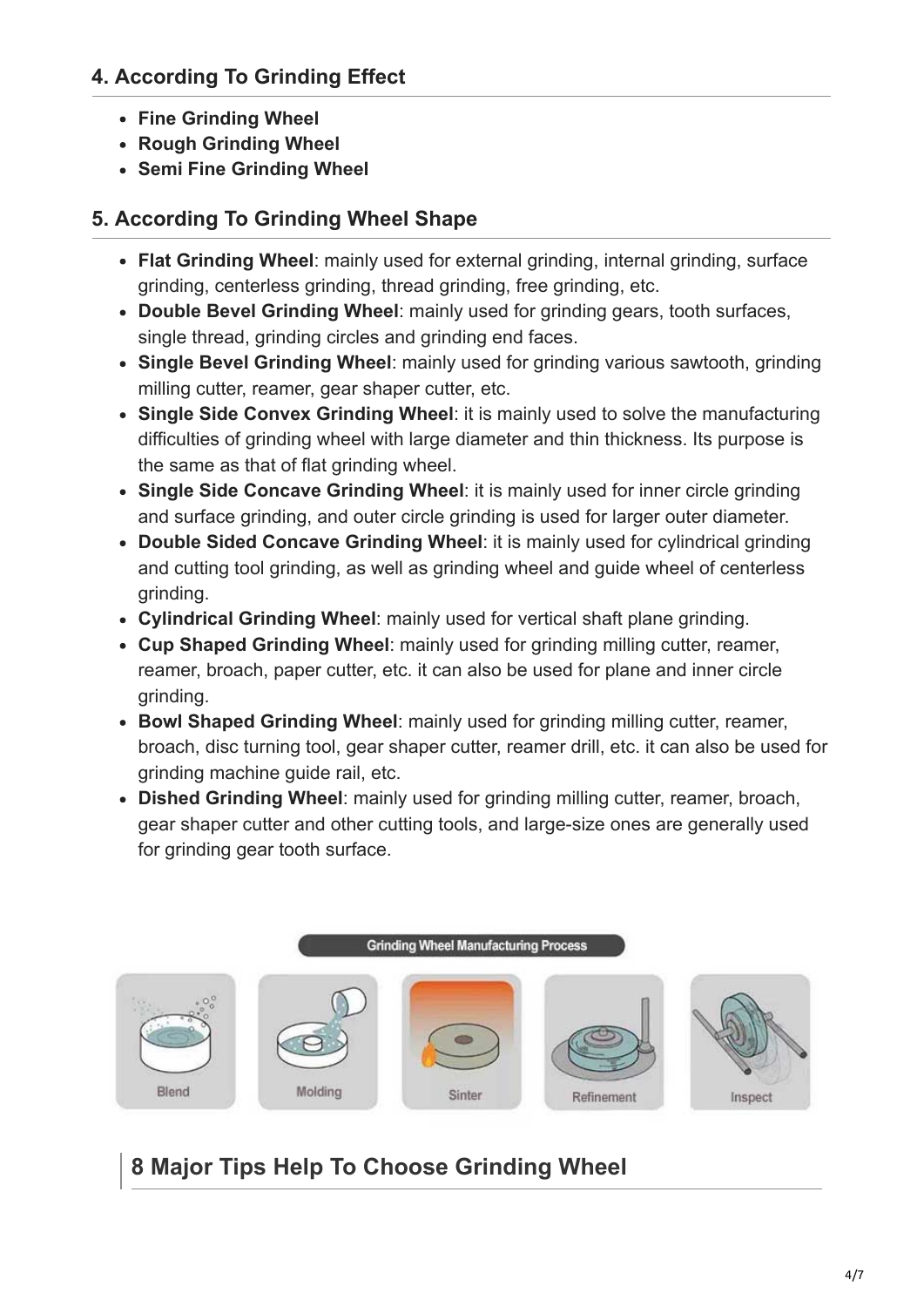In order to choose the most suitable grinding wheel for the current work, many factors must be considered.

#### ① **Grinding Material**

This determines the type of abrasive required by the grinding wheel. For example, when grinding steel or alloy steel, alumina or zirconia alumina should be used for grinding. Silicon carbide abrasive will be selected for grinding cast iron, non-ferrous metal and nonmetallic materials.

Hard and fragile materials usually require grinding wheels with finer particle size and soft hardness. Because hard materials will resist the cutting of abrasive particles and make them blunt easily. Therefore, the combination of fine particle size and soft hardness can quickly remove the abrasive particles when they become blunt, and immediately expose sharp and sharp new abrasive particles. In contrast, for soft, easy to extend and easy to cut materials, coarse-grained and hard grinding wheels should be selected.

#### ② **Removal Amount**

Coarse grained Abrasives can quickly cut off the volume of the workpiece because they have greater penetration and greater cutting force. However, for materials that are difficult to cut, if the grinding wheel is finer, the cutting efficiency will be better, because there are more sharp points to cut.

Ceramic bonded grinding wheel with high cutting efficiency. However, if the removal amount is expected to be small or the surface roughness is required to be high, the grinding wheel with resin, rubber or shellac adhesive shall be selected.



#### ③ **Grinding Wheel Speed**

Generally, the service speed of ceramic bonded grinding wheel will be lower than 6500ft / min. (33m / s) if the speed is too high, the ceramic bond will break.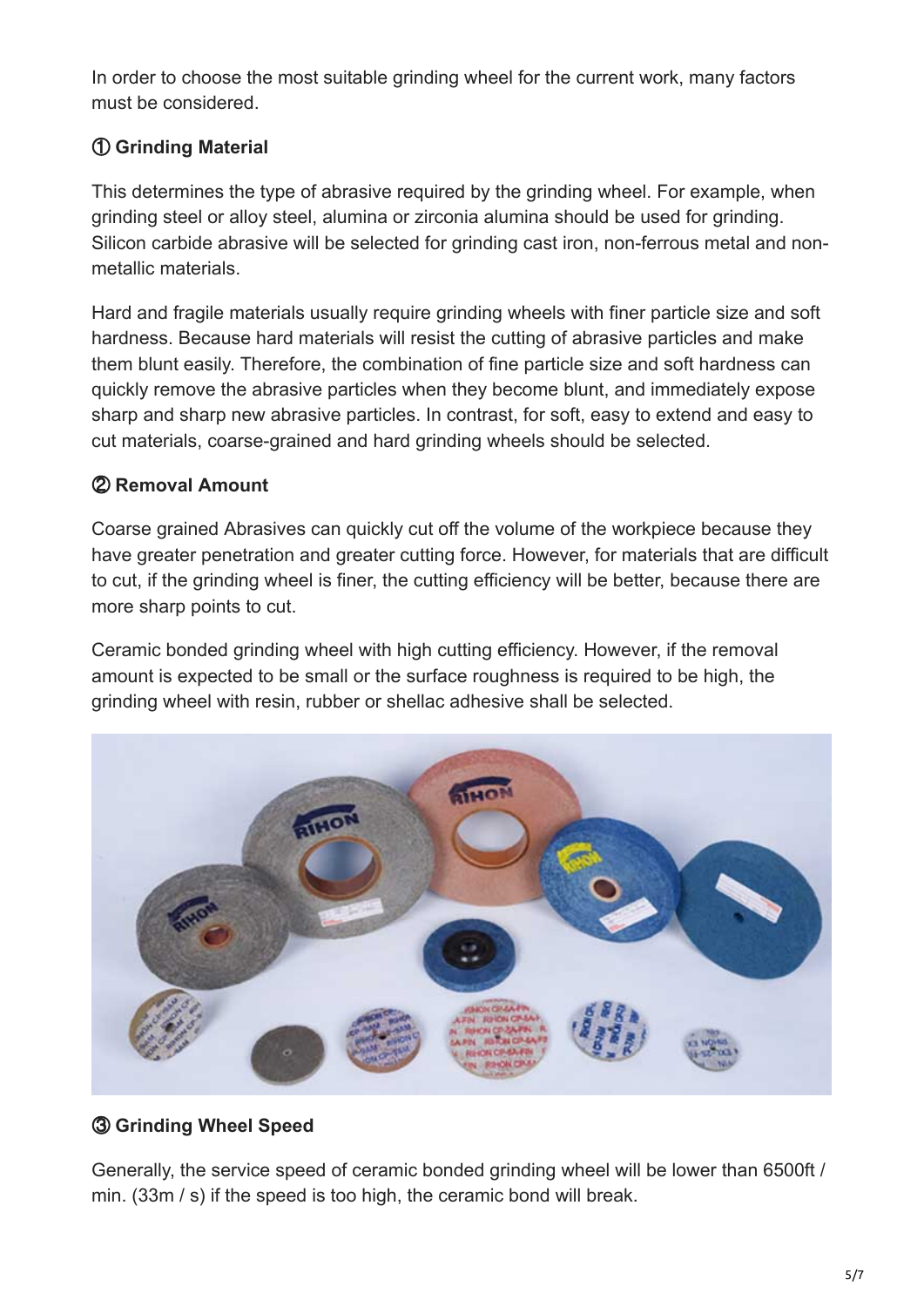The use speed of grinding wheel with organic bond is about  $6500 \sim 9500$ ft / min per minute. (33  $\sim$  48m / s) if you want to operate at a higher speed, you need a specially prepared high-speed grinding wheel to carry out high-speed grinding.

In any case, do not exceed the maximum safe linear speed marked on the grinding wheel. The unit may be rpm or surface ft / min per minute (commonly used in Taiwan is m  $/S = m/s$ 

### ④ **Grinding Contact Area**

The contact area is large, and coarse-grained and soft grinding wheel will be used. This ensures that normal and relatively low temperature grinding can still be maintained under large-area grinding with large resistance load. If the grinding area is small, a fine-grained and high hardness grinding wheel will be used to bear a large unit pressure.

#### ⑤ **Severity of Grinding Workpiece**

It refers to the pressure between the grinding wheel and the workpiece. Some abrasives are designed for grinding steel or alloy steel to withstand more stringent grinding conditions.



#### ⑥ **Power of Grinder**

Usually, the harder grinding wheel needs to use a grinding machine with high power. If the power is less than the diameter of the grinding wheel, use a softer grinding wheel. If the power is greater than the diameter of the grinding wheel, select a harder grinding wheel.

#### ⑦ **Select Qualified Grinding Wheel**

According to the marks pasted on the grinding wheel, check whether the abrasive, binder, particle size, structure, hardness, shape and size of the grinding wheel meet the use requirements. Any grinding wheel has a certain period of validity. If it is used within the period of validity, it is a qualified grinding wheel; If it is used beyond the validity period, it is not necessarily a qualified grinding wheel.